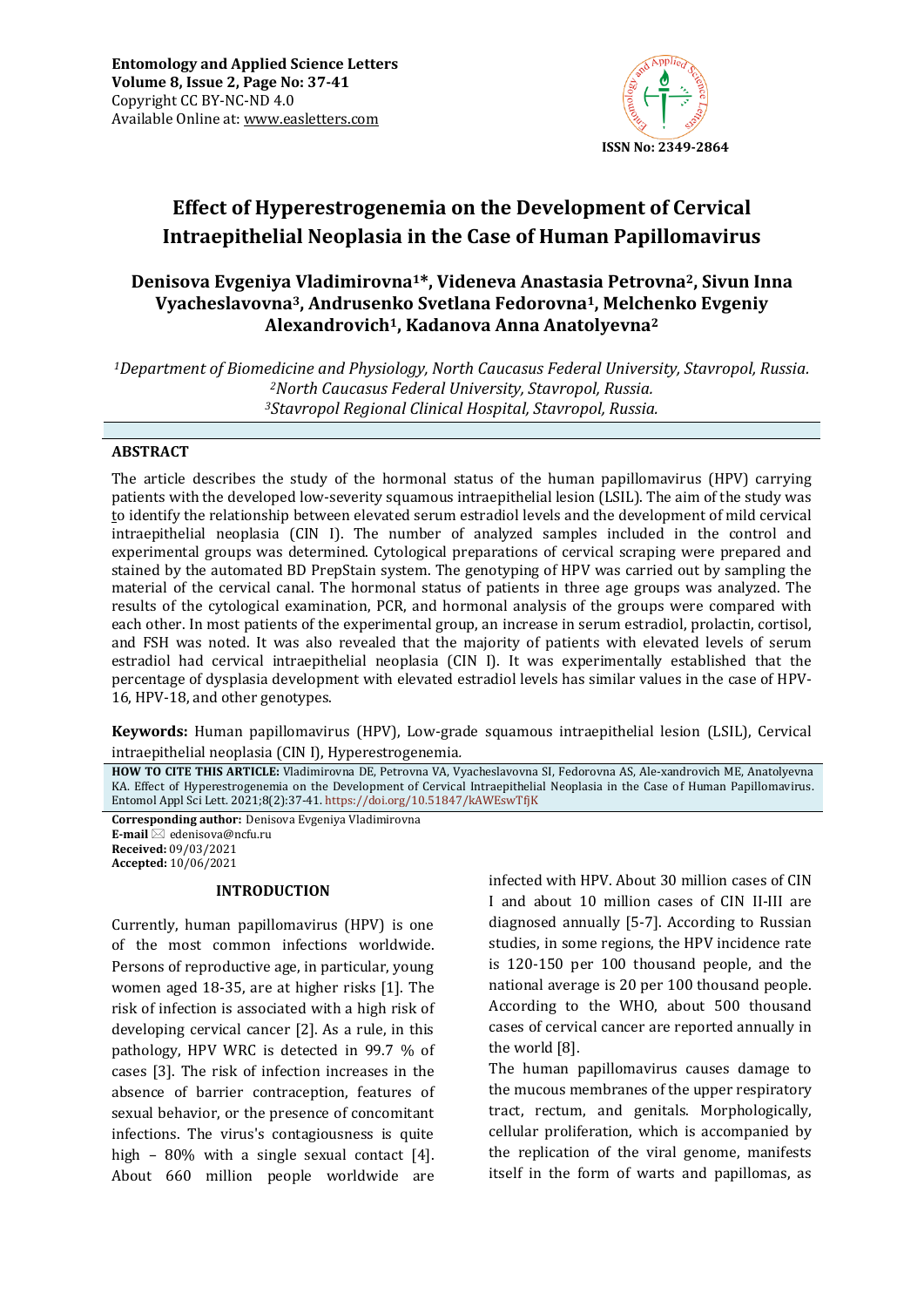well as the appearance of coilocytosis. The flat and glandular epithelium of the cervix is affected by HPV of high carcinogenic risk. The transformation zone is the most vulnerable. Viral DNA is embedded in the DNA of cells and the expression of the E6 and E7 genes increases. The products of these genes reduce the effect of the tumor suppressor protein p53 and retinoblastoma protein pRb. Normally, p53 is responsible for initiating the replication of the cell's DNA as it controls the phases of its cycle and blocks tumor processes. The expression of the E6 gene leads to the synthesis and accumulation of the E6 protein, which, in combination with the E6-AR protein, participates in the degradation of p53 and reduces its amount in the cell. In the future, this leads to cell immortalization [9]. The pRb protein blocks the replication process when DNA damage is detected. The total action determines the transition of the cell from the G1 phase to the S-phase. There is an E2F kinase that provides this transition. Normally, it is in a complex with pRb, so it is inactive. The product of the E7 gene - the p16ink4 $\alpha$  protein- separates this complex. It is also involved in the methylation of suppressor genes, which leads to their instability. Cell proliferation increases but the cells do not reach maturity. The protein p16ink4α is an early marker of the precancerous condition of the cervix, so its detection is of great diagnostic importance [10].

The development of cervical intraepithelial neoplasia in the case of human papillomavirus is influenced by many factors. According to some authors, hormonal imbalance can provoke the phenomenon of cervical neoplasia [11]. In our work, we evaluated the effect of elevated estradiol levels on the development of CIN I. As is known, estradiol (E2) is converted to  $16\alpha$ hydroxy estrone (16α-ONEE1) and 2-hydroxy estrone (2-ONEE1) as a result of metabolic reactions. The first has an increased carcinogenic effect as it binds very strongly to estrogen receptors through covalent bonds. 2- ONE1, on the contrary, normalizes cell growth. 16α-hydroxy estrone stimulates the synthesis of the oncoprotein E7, thereby accelerating the process of tumor transformation [12].

#### **MATERIALS AND METHODS**

# **Vladimirovna** *et al.**Entomol. Appl. Sci. Lett., 2021, 8(2): 37-41*

The study was conducted in the clinical and diagnostic laboratory of the Stavropol Regional Clinical Hospital in Stavropol City. We examined 28 patients with the result of cytological examination of cervical scraping "LSIL"**(Figure 2)** and "LSIL CIN I"**(Figure 3)**, (according to the Bethesda classification), and 23 patients with a satisfactory result - NILM (control group), **(Figure 1)**. In all patients, the presence of HPV was confirmed by PCR. Patients infected with HPV of several genotypes, representing different carcinogenic risks, belonged to the group of the most oncogenic type.



**Figure 1.** Surface cells of squamous epithelium with small nuclei and abundant cytoplasm. They are located mostly scattered. The result is NILM. 1. Cell nuclei. 2. Cytoplasm. The preparation was made by the method of liquid cytology, stained according to Papanicolaou. x400

**Figure 2.** The lesion of the squamous epithelium of a low grade. HPV. The result is LSIL. 1 - Koilocytes intermediate cells of stratified squamous epithelium. hyperchromic nucleus, pronounced perinuclear clearing zone. 2 - Dyskeratocytes - cells of squamous epithelium, polygonalelongated, with hyperchromic nuclei and dense cytoplasm. 3 - Parabasal cell. The preparation was made by the method of liquid cytology, stained according to Papanicolaou. x400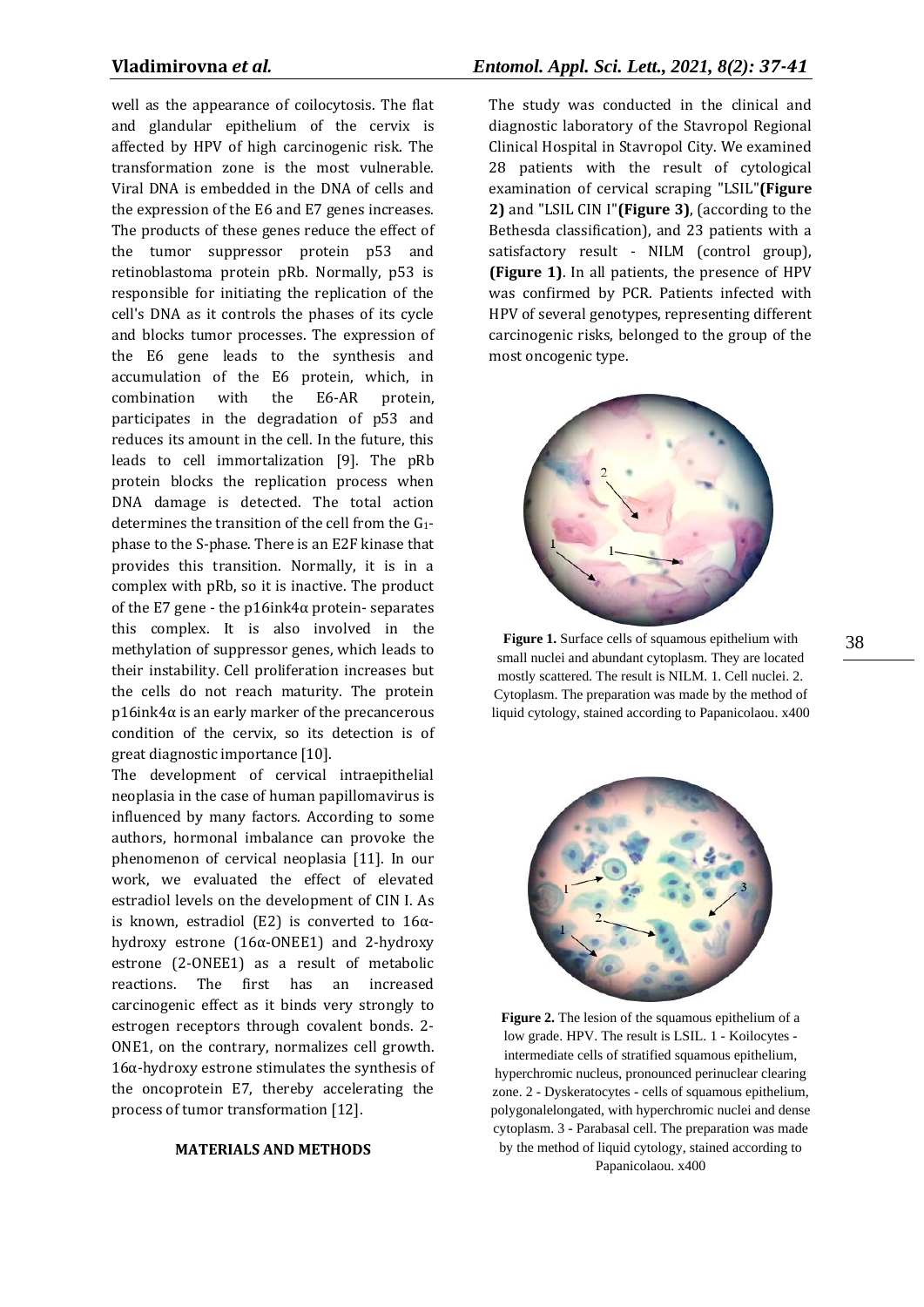

**Figure 3.** Dysplasia of the cervical epithelium of low grade. The result is LSIL CIN I. 1 - a layer of parabasal cells. 2 - Atypical cells of irregular, elongated shape, with signs of dyskaryosis, the cytoplasm is intensely colored. The preparation was made by the method of liquid cytology, stained according to Papanicolaou. x400

Cytological preparations were made and stained by Papanicolaou using the automated BD PrepStain system. The liquid method of preparation is preferable to the traditional one since the endocervix and ectocervix cells are included into the test sample. Also, the quality of the preparation by liquid cytology method is much higher than that prepared by a laboratory assistant or a gynecologist on their own.

In order to determine the relationship between the development of mild cervical neoplasia (CIN I) and hormonal status, an immunochemical analysis of blood serum was performed in 28 patients with the result of cytological studies "LSIL" and "LSIL CIN I" and confirmed HPV. In 23 patients of the control group, the result of carrying HPV was confirmed by PCR and hormonal status studies were also conducted. In

the study, all patients were divided into three age categories. In women of reproductive age, the study was conducted on days 4-7 of the menstrual cycle.

Statistical data analysis was carried out by the method of variation statistics using "Microsoft Excel 7.0".

### **RESULTS AND DISCUSSION**

The study of the hormonal status, according to some researchers, can determine the prognosis of the development of certain pathologies. Estrogens can influence the development of cervical neoplasia since this pathology develops in the transformation zone – the area of the junction of the multilayer flat epithelium of the vaginal part of the cervix and the glandular epithelium of the cervical canal.

When studying the hormonal status of the experimental group of patients, it was revealed that all 28 had deviations according to the results of the study. Of the 23 patients in the control group, 12 had normal serum hormone levels. When summarizing the data obtained, it was revealed that among the patients of the control group, hyperestrogenemia was observed in 21.7% of cases, in 26.1% there was an increase in other hormones, and in 52.2 % of cases, the result of the hormonal study was normal.

Among the 28 patients of the experimental group, all results of the study of hormonal status had deviations. In 79% of cases, there was a significant increase in estradiol, and in 21% of cases, there was an increase in other hormones.

| Table 1. The level of estradiol in the blood serum of patients of different age categories in the control and experimental |  |  |
|----------------------------------------------------------------------------------------------------------------------------|--|--|
|----------------------------------------------------------------------------------------------------------------------------|--|--|

|                    | Level of estradiol in the blood serum |                        |                        |
|--------------------|---------------------------------------|------------------------|------------------------|
|                    | 19-25 years old                       | 26-40 years old        | 41-59 years old        |
| Control group      | $68.243 \pm 16.628^*$                 | $116.382 \pm 64.165*$  | $177.393 \pm 25.856*$  |
| Experimental group | $210.678 \pm 23.032*$                 | $304.796 \pm 121.784*$ | $319.135 \pm 101.292*$ |

Note: \* indicates the significance of the differences between the values  $p \le 0.05$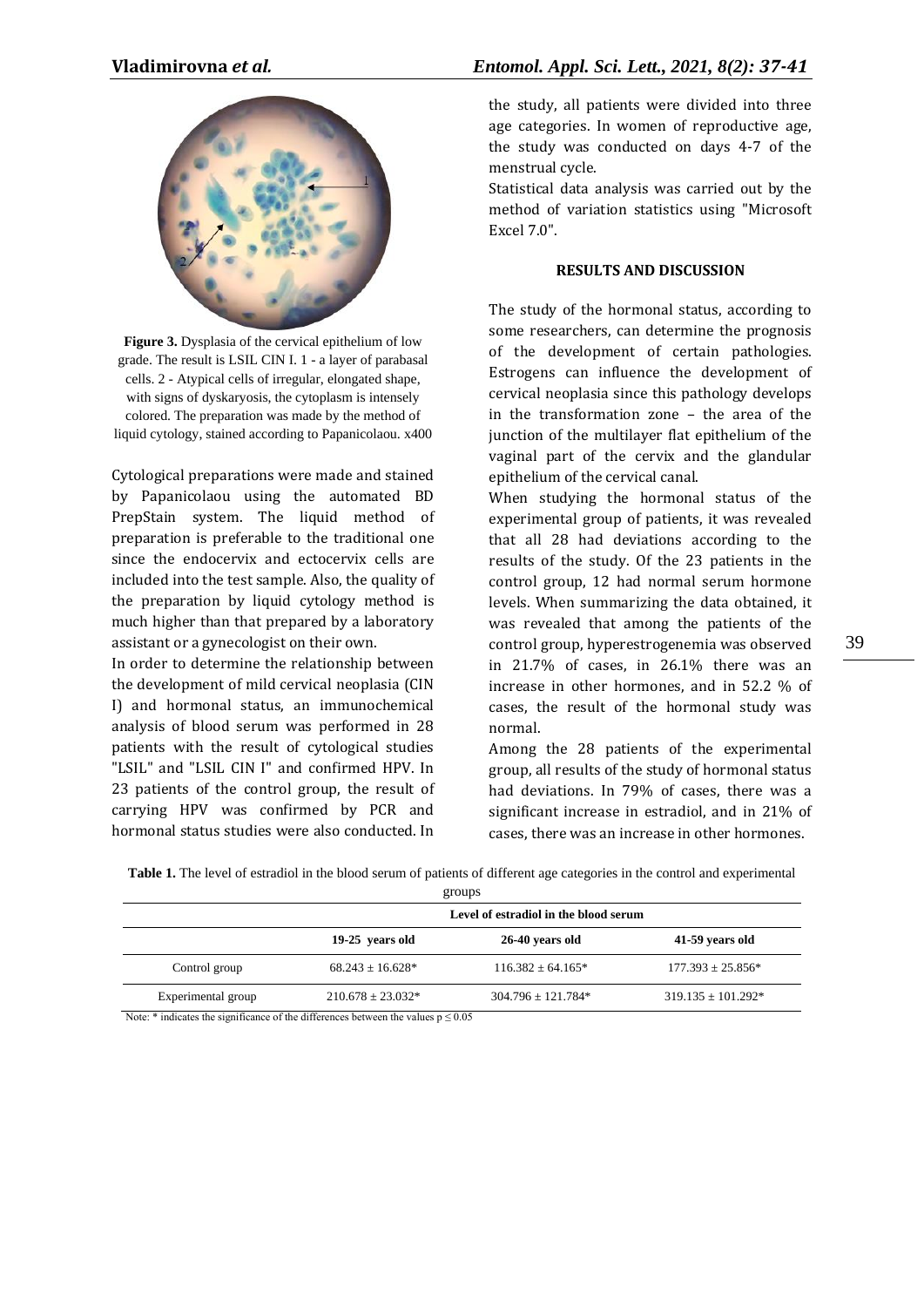



Note: \* indicates the significance of the differences between the values  $p \le 0.05$ 

In women aged 19-25, an increase in serum estradiol by 3 times was noted  $(p < 0.05)$  in comparison with the control group. In patients aged 26-40, an increase of 2.6 times  $(p < 0.05)$ was observed in the estradiol level compared with the control group. In the age group between 41 and 59, the increase in estradiol was 1.8 times ( $p < 0.05$ ) in comparison with the control one **(Table 1 and Figure 4)**. According to the cytological study, 19 patients of the

experimental group with elevated estradiol levels had a mild degree of dysplasia (CIN I). As it is known, HPV-16 and HPV-18 play the greatest role in the occurrence of cervical neoplasia and breast cancer. However, according to the results of the PCR study, out of 86% of patients with hyperestrogenemia and CIN I only 41% had the most carcinogenic genotypes **(Figure 5)**.



**Figure 5.** Number of cases of HPV-16, HPV-18, and other genotypes of the virus in hyperestrogenemia and the presence of CIN I

#### **CONCLUSION**

The study of the endocrine profile in women can help determine the prognosis of the course of certain pathologies. Estrogens, in particular estradiol and its metabolites, contribute to the

occurrence of hyperplastic processes in the female reproductive organs. These factors can be considered from the perspective of synergy. Hyperestrogenemia is a favorable factor for the development of HPV-associated cervical intraepithelial neoplasia. In our study, 86% of 40